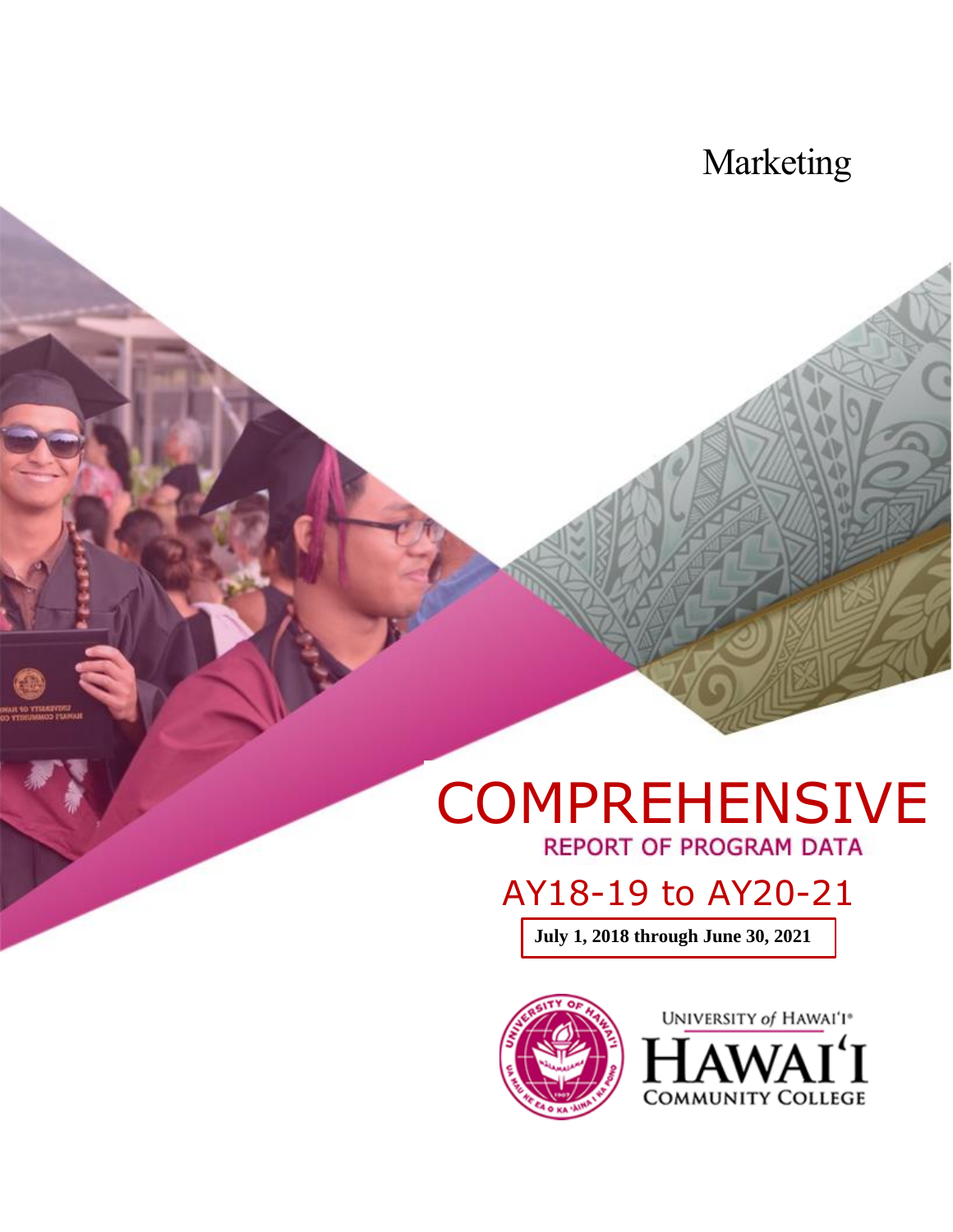## **1. Program or Unit Description**

This program is designed to directly align students with one of three potential paths upon graduation. Paths include freelance positions in digital design, marketing, or advertising; industry employment, and transfer to a four-year institution. With courses focused on graphic arts, branding, economics, management, marketing, international relations, and a working employment portfolio created and available upon program completion, graduates will be able to apply concepts and strategies directly to the benefit and/or advancement of their professional and/or academic careers.

The Marketing program targets individuals with an interest in business and its associated topics for purposes of self-development and/or professional employment. This target is further segmented into three categories:

- 1. Small business owners (current and/or future **entrepreneurs**)
- 2. Individuals seeking **industry** employment (marketing, management, supervision, graphic design, advertising, etc.)
- 3. Individuals seeking to continue their academic journey at a four-year institution (**transfer**)

These segments were created in response to the feedback received from industry experts as well as from students through our over ten years of classroom interactions. Students who are uncertain about whether or not they would like to continue their education can postpone that decision without losing credits, time, or value. They can also return to that decision later in life if their academic or professional plans change. Students who are interested in opening a small business (whether as a freelancer, online, or brick and mortar) will have the option to also be able to successfully perform in available industry positions while obtaining the financing needed to develop and strengthen their small business. Students interested in working immediately upon graduation will be equipped with the option to successfully do so (assuming hire in relevant industry positions) with the expanded option of opening a business later in life should they so desire or transferring credits earned to a four-year institution if their academic and/or professional plans change.

The goal of the Marketing Program is to maximize value, provide opportunities, and allow for life changes and flexibility in and for students while minimizing risks associated with financial investments that no longer align with professional and/or academic plans. Students are expected to have their needs and preferences change over time. The Marketing Program is dedicated to providing its students with a collection of courses curated (and in the case of MKT 233 and MGT 234, created) specifically to ensure that they can do just that. Successful completion of the program will continue to provide returns throughout the professional lives of students and present opportunities that will assist with the navigation of, in, and through a multitude of economic conditions and/or environments.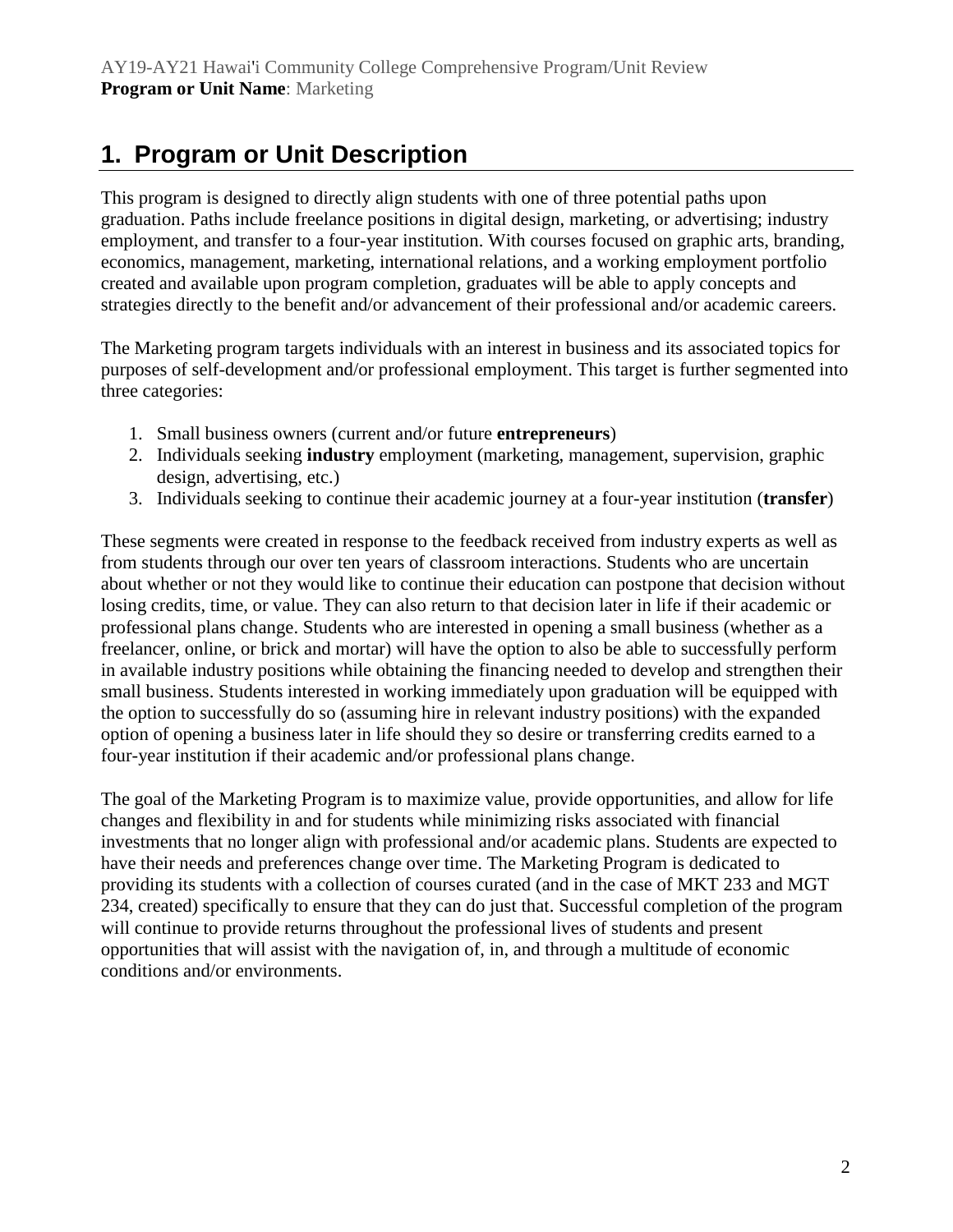## **2. Analysis of the Program/Unit**

#### [Marketing Program ARPD Data](https://uhcc.hawaii.edu/varpd/index.php?y=2021&c=HAW&t=CTE&p=2327)

Over the past three years, the Marketing Program has been working on a substantial overhaul of program offerings. Changes included the deletion of outdated or misaligned program specific courses (MKT 121, MKT 151, MKT 130, MKT 193V, MKT 185, MKT 157, and ECOM 100), the removal of outdated or misaligned non-program specific courses (BUSN 121, BUSN 123, BUSN 150, BUSN 164, BUSN 188, ACC 120, and ACC 124), the addition of industry aligned program specific courses (ECON 130, ECON 131, ACC 201, ACC 202, BLAW 200), the addition of industry aligned non-program specific courses (ART 112, MATH 135, ART 115, HWST 101, ENG 100, ART 209, HWST 201, and SP 130 or 151), the addition of newly created program specific courses (MGT 234, MKT 233), newly revised and updated targeting and segmentation of three new potential customer or student profiles (entrepreneur, industry, transfer), and the adoption of updated industry and community aligned Program Learning Outcomes (listed in section three of this report). The newly renovated Marketing Program officially launched in Fall 2020 in an unplanned asynchronous online modality because of Covid-19 requirements.

The Marketing Program has continued to offer its students healthy employment placement opportunities upon graduation as indicated in the "Healthy" rating received in the demand health indicator in 2018-19, 2019-20, and 2020-21. This means that there is in fact a continuing (and continuous) need and demand in the community for the Marketing Program and its graduates.

Efficiency health, while still rated "progressing/cautionary," has steadily improved over the past three years with the indicator "fill rate," experiencing increases of 7.7% (from 36.8% to 44.5%) from 2018-19 to 2019-20, and 17% (from 44.5% to 61.5%) from 2019-20 to 2020-21, resulting in an overall three-year increase of 24.7% (from 36.8% to 61.5%), just 6.05% short of completely doubling in size. This is due to the program's required stop out of soon to be deleted courses (now deleted), that began in 2019 as well as the new asynchronous online modality, which led to positive results in fill rate and persistence. It is projected that fill rate will continue to increase as familiarity with the new program and its new modality expands into additional segments of the Marketing Program's now three-pronged target market. "Major to FTE BOR Appointed Faculty" remains steady at fourteen and the number of low-enrolled courses has dropped from 6 in 2018-19 and 2019-20 to 1 in 2020-21.

Effectiveness health is still rated as "progressing/cautionary," but it too has experienced notable improvement specifically in the "Persistence Fall to Spring" indicator, which increased by 10% from 2018-19 to 2019-20 (from 50% to 60%) and 13% from 2019-20 to 2020-21 (from 60% to 73%) resulting in an overall three-year increase in Fall to Spring persistence of 23 percent. The indicator "unduplicated degrees/certificates awarded" slightly decreased from 24 in 2018-19 to 21 in 2019-20 and 19 in 2020-21, but there was an increase in the number of degrees and certificates of achievement awarded realized in 2020-21. This indicator is expected to remain at or around a similar level in the next year since the earliest date of degree declaration for new program students was Fall 2020. But, it is projected that with the appropriate action plan, it has the ability to increase notably by the Program's next three-year review.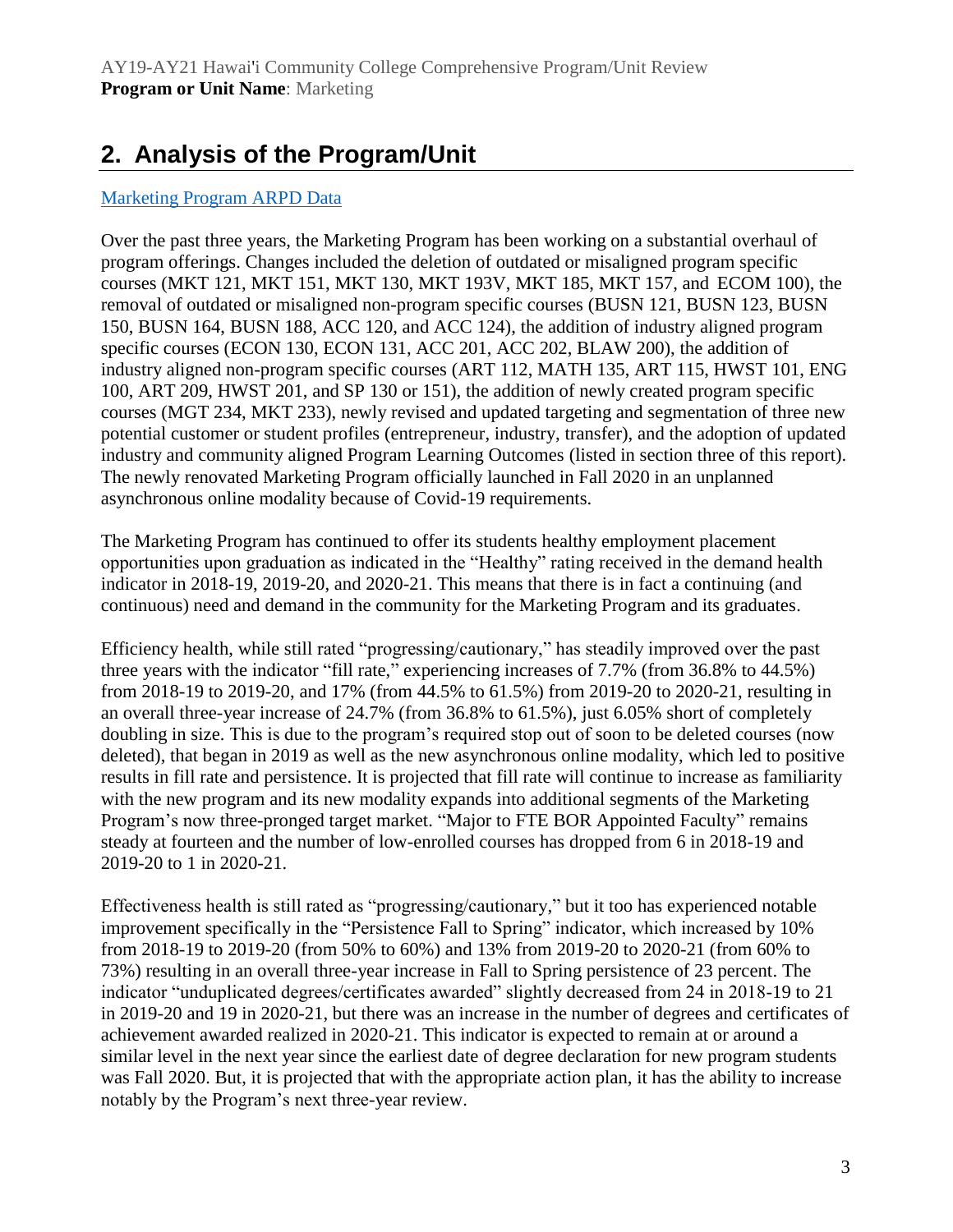An additional area of note and/or evidence of positive, purposeful results directly related to the Marketing Program's new areas of focus (entrepreneur, industry, transfer), is the increase in the amount of student transfers to UH 4-yr from  $0 - 2$  with one of the student transfers marked as having done so with credentials from the program. While traditionally this may not be an exciting data point or notable improvement, the program is now focused on providing students with the ability to transfer at least 30 of their program credits earned to UH 4-yr institutions. While too early to track said data point, it will be one of note for the program moving forward as a method to ensure appropriate messaging and outreach in targeted materials to students both current/actual and future/potential.

The change in program modality has added it to the "Distance Indicators" table for the first time providing a baseline of initial data that will prove useful in the coming years as trends and norms start to develop. All Perkins Indicators have been met for all three years and it is projected that this will remain moving forward as the recently launched program changes were curated with said indicators in mind. All performance indicators have experienced increases. "Number of Degrees and Certificates" recovered from its 2018-19 to 2019-20 three-point loss (8 to 5) with a 2019-20 to 2020-21 five-point gain resulting in an increase of two over the three-year period. "Number of Degrees and Certificates Native Hawaiian" also recovered from its 2018-19 to 2019-20 two-point loss (4 to 2) with a 2019-20 to 2020-21 four-point gain resulting in an increase of two over the three-year period. Pell recipients experienced a steady increase of +1 from 2018-19 to 2019-20 and +3 from 2019-20 to 2020-21 resulting in an increase of four over the three-year period.

The Program will continue to be monitored and adjusted to ensure appropriate navigation of relevant indicators with the goal of positive results and (all things held equal) is projected to continue to experience increases in persistence, fill rate, UH 4-yr transfer, and eventually (as time permits) degrees and certificates awarded as well as degrees and certificates awarded to Native Hawaiians. The new asynchronous online modality will be monitored for effectiveness to determine whether or not it should be maintained or transferred back to face-to-face. As previously noted, the demand health for the Marketing Program is rated as "healthy" and if the Program continues to move in the direction depicted in its latest ARPD, it will be well on its way to generating "healthy" ratings in the remaining two categories of efficiency and effectiveness. With the initial positive results demonstrated in the 2019-2020 to 2020-2021 time-frame, aligning perfectly with the preparation and official launch of the Marketing Program and its new course offerings and modality (which took place in and during the exact same timeframe), it is expected that the Program will only continue to improve minus any extraordinary, uncontrollable, extenuating factors (or as in the case of Covid-19, in spite of them).

## **3. Program Learning Outcomes or Unit/Service Outcomes**

a) List all Program Learning Outcomes (**PLO**s) or Unit/Service Outcomes (**UO**s) and their alignment to the College's Institutional Learning Outcomes (**ILO**s).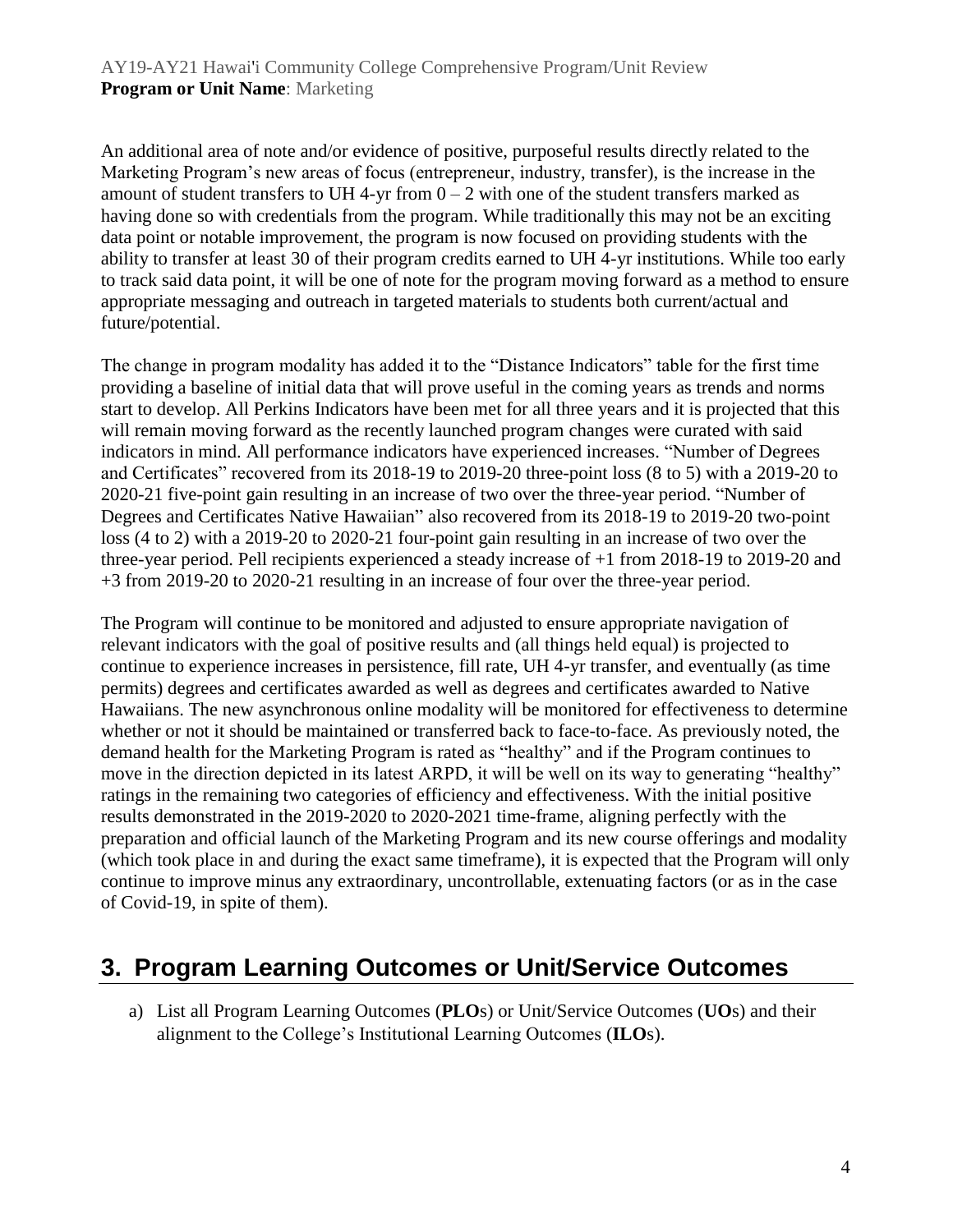#### **Marketing Program Learning Outcomes**

- 1. Synthesize principles and concepts of marketing in developing a marketing plan.
- 2. Develop responsive marketing campaigns that adapt to both foreign and domestic markets.
- 3. Demonstrate an in depth understanding of the marketing and management environment of Hawaiʻi and offer innovative ideas to develop and sustain said environment.
- 4. Develop current technological skills and be able to utilize said skills in a simulated business environment.
- 5. Communicate an in depth understanding of the diverse needs of the international market through the creation of culturally responsive management plans.
- 6. Demonstrate the ability to effectively communicate with a global audience.
- 7. Design an active portfolio that demonstrates an in depth understanding of the principles of advertising up to and including the proper use of color, graphic design, and digital audio production.
- 8. Develop solutions that demonstrate the successful navigation of the current financial and legal business environment.

#### **Hawaiʻi Community College Institutional Learning Outcomes**

- 1. Communicate effectively in a variety of situations.
- 2. Utilize critical thinking to solve problems and make informed decisions.
- 3. Apply knowledge and skills to make contributions to community that are respectful of the indigenous people and culture of Hawaiʻi Island, as well as other cultures of the world.
- 4. Utilize quality comprehensive services and resources in the on-going pursuit of educational and career excellence.
- 5. Produce and perpetuate safe, healthy learning and professional environments that are respectful of social and individual diversity.
- 6. Contribute to sustainable environmental practices for personal and community well-being.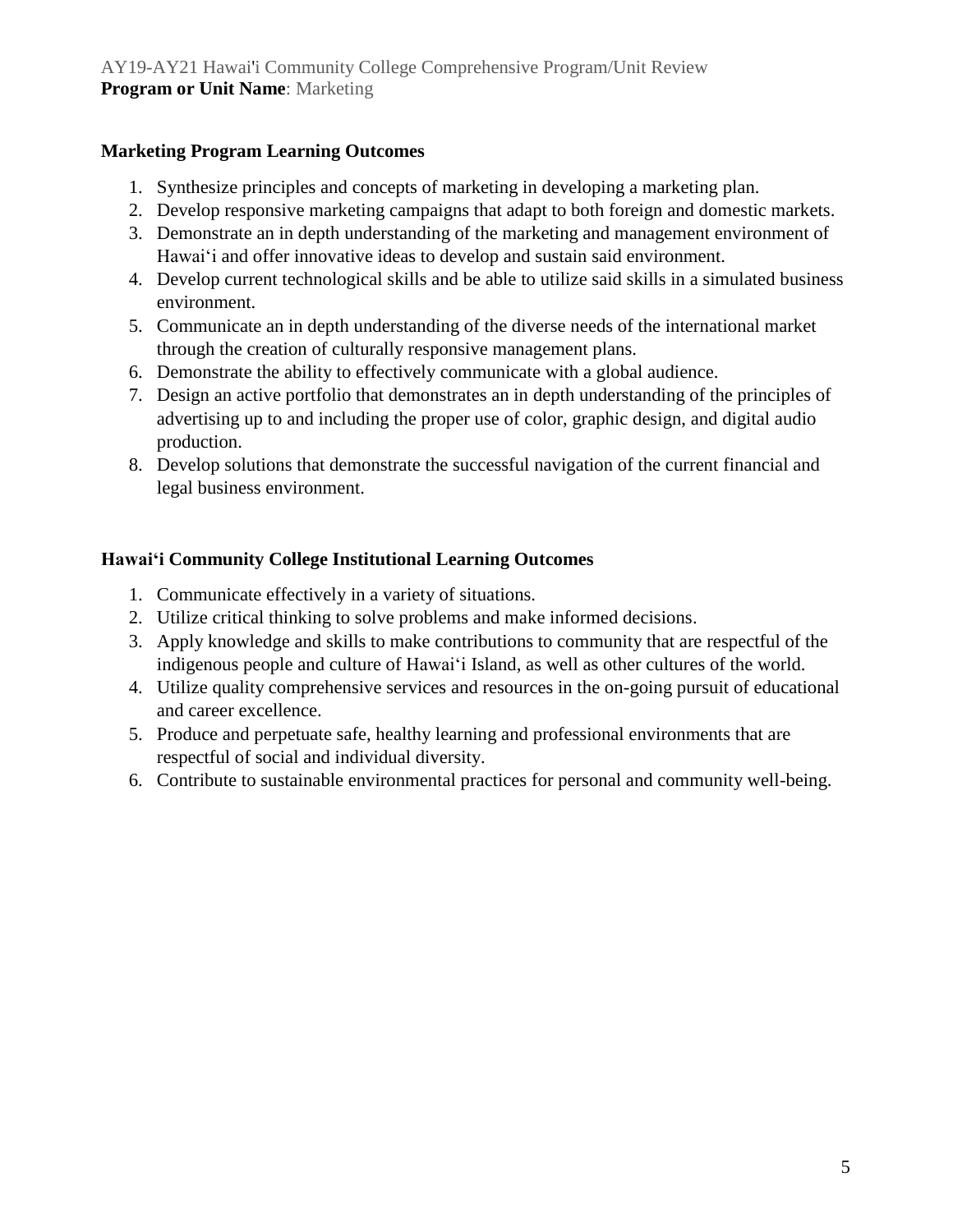| <b>MKT PLO</b>          | $II$ $0$ $1$ | $\mathbf{ILO}$ 2          | $\mathbf{ILO}$ 3 | $_{\text{ILO}}$ 4         | ILO $5$                   | ILO $6$ |
|-------------------------|--------------|---------------------------|------------------|---------------------------|---------------------------|---------|
| $\mathbf{1}$            | X            | X                         |                  |                           |                           |         |
| 2 <sup>1</sup>          | $\mathbf X$  | $\mathbf X$               | $\mathbf X$      | X                         | $\boldsymbol{\mathrm{X}}$ |         |
| 3                       | X            | $\boldsymbol{\mathrm{X}}$ | $\mathbf X$      | $\boldsymbol{\mathrm{X}}$ | X                         | X       |
| $\overline{\mathbf{4}}$ | X            | $\boldsymbol{\mathrm{X}}$ |                  | $\boldsymbol{\mathrm{X}}$ |                           |         |
| 5 <sup>5</sup>          | $\mathbf X$  | $\mathbf X$               | $\mathbf X$      |                           | $\mathbf X$               |         |
| $\boldsymbol{6}$        | $\mathbf X$  |                           | $\mathbf X$      |                           |                           |         |
| $\overline{7}$          | $\mathbf X$  | $\mathbf X$               |                  | $\mathbf X$               |                           |         |
| $\bf{8}$                | $\mathbf X$  | $\mathbf X$               |                  | $\mathbf X$               |                           |         |
|                         |              |                           |                  |                           |                           |         |

Table 1.1 – Marketing Program Revised Program Learning Outcomes and Institutional Learning Outcomes Alignment Table

b) List the PLOs or UOs that have been assessed in the period of this Review. Instructional programs must list the courses that have been assessed in the period of this Review and identify the alignment(s) of Course Learning Outcomes (**CLO**s) to the PLOs. If no assessment was conducted in the period of this Review, provide an explanation and the schedule of upcoming planned assessments.

The Marketing Program has recently completed an extensive renovation. The renovation included the drafting of brand-new Program Learning Outcomes, the deletion of several Marketing courses (MKT 121, MKT 151, MKT 130, MKT 193V, MKT 185, MKT 157, and ECOM 100) and the removal of a number of non-program courses (BUSN 121, BUSN 123, BUSN 150, BUSN 164, BUSN 188, ACC 120, and ACC 124) from its program offerings/requirements. Courses better aligned with the program's new target were added to replace those that were either deleted or removed (Art 112, ART 115, ART 209, MATH 135, BLAW 200, ECON 130, ECON 131, HWST 101, HWST201, ACC 201, and ACC202).

Program changes were being analyzed, revised and implemented during the period assigned to and in this review. The revised program officially launched in Fall 2020 absent two brand new program courses, which are currently awaiting Senate approval (MKT 233 and MGT 234). As the new program began to develop and move through the curriculum process, an updated assessment schedule was required and created and is currently awaiting official approval from Institutional Assessment Coordinator Dr. Reshela DuPuis.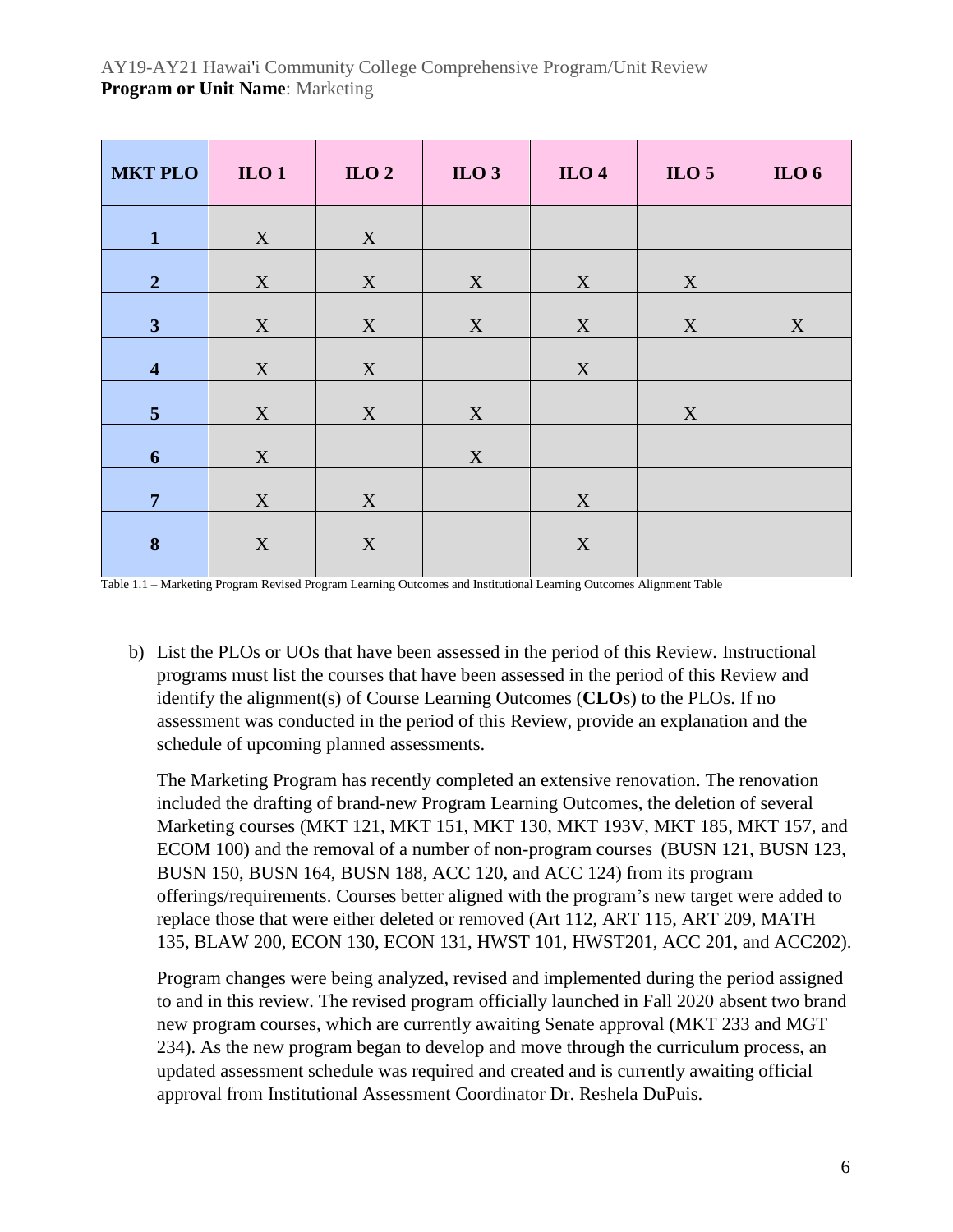| <b>MKT Assessment Status</b>                          |               |      |               |         |               |         |         |                |         |         |                | <b>KEY</b>     | Not Offered/<br>Cancelled | Discontinued/<br>Retired        |        |      |               |                                                                                                         |
|-------------------------------------------------------|---------------|------|---------------|---------|---------------|---------|---------|----------------|---------|---------|----------------|----------------|---------------------------|---------------------------------|--------|------|---------------|---------------------------------------------------------------------------------------------------------|
| <b>MKT Course Learning Outcomes</b>                   | 20%<br>Review | 2014 | 2015          | 2015    | 2016          | 2016    | 2017    | 2017           | 2018    | 2018    | 2019           | 2019           | 2020                      | 2020                            | 2021   | 2021 | 2022          | <b>NOTES</b>                                                                                            |
| Course                                                | Due           | Fall | <b>Spring</b> | Fall    | <b>Spring</b> | Fall    | Spring  | Fall           | Spring  | Fall    | Spring         | Fall           | Spring                    | Fall                            | Spring | Fall | <b>Spring</b> |                                                                                                         |
| ECOM 100 - INTRODUCTION TO E-COMMERCE                 |               |      |               |         |               |         | Initial |                |         |         |                | <b>CTL</b>     | Not Offered/<br>Cancelled | Discontinued/<br>Retired        |        |      |               | <b>S17 Report input to Campus Labs.</b>                                                                 |
| <b>BUS 120 - PRINCIPLES OF BUSINESS</b>               |               |      |               |         |               |         |         |                |         |         | <b>Initial</b> | Initial, CTL   |                           |                                 |        |      |               | Per email from Donala Kawaauhau,<br>2019-02-11. Moving assessment report                                |
| MGT 124 - PRINCIPLES OF SUPERVISION                   |               |      |               |         |               |         |         |                |         | Initial |                | Initial        |                           |                                 |        |      |               | Per email from Donala Kawaauhau,<br>2019-02-11, Assessment wasn't                                       |
| MKT 120 - PRINCIPLES OF MARKETING                     |               |      |               |         |               |         |         | <b>Initial</b> |         |         |                | <b>Initial</b> | Not Offered/<br>Cancelled |                                 |        |      |               | Per email from Donala Kawaauhau,<br>2019-02-11. Faculty was on Sabbatical.                              |
| <b>MKT 121 - MARKETING TOPICS</b>                     |               |      |               |         |               |         |         |                | Initial |         | Initial        |                |                           | Discontinued/<br>Retired        |        |      |               | Per email from Donala Kawaaunau,<br>2019-02-11, S18 Assessment wasn't<br>completed: re-scheduled to S19 |
| MKT 130 - PRINCIPLES OF RETAILING                     |               |      |               |         |               |         | Initial |                |         |         | <b>CTL</b>     |                |                           | Discontinued/<br>Retired        |        |      |               | S17 Report input to Campus Labs.                                                                        |
| MKT 151 - PRINCIPLES OF CUSTOMER SERVICE              |               |      | Initial       |         |               |         |         |                |         |         |                | Initial        |                           | Discontinued/<br><b>Retired</b> |        |      |               | Per email from Donala Kawaauhau.<br>2019-02-11, Class did not run in Spring                             |
| MKT 157 - PRINCIPLES OF WEB DESIGN I                  |               |      |               | tnitial |               |         |         |                |         |         |                | Initial        |                           | Discontinued/<br><b>Retired</b> |        |      |               | Per email from Donala Kawaauhau.<br>2019-02-11, Assessment wasn't                                       |
| MKT 185 - PRINCIPLES OF E-MARKETING                   |               |      |               |         |               | Initial |         |                | Initial |         | Initial        |                | Not Offered/<br>Cancelled | Discontinued/<br><b>Retired</b> |        |      |               | Course did not run in F16; Initial assmt<br>moved to S18. Per email from Donala                         |
| MKT 193V - COOPERATIVE VOCATIONAL<br><b>EDUCATION</b> |               |      |               |         |               |         |         |                | Initial |         | Initial        |                | <b>CTL</b>                |                                 |        |      |               | Per email from Donala Kawaauhau,<br>2019-02-11. Assessment wasn't                                       |
| MKT 292 - INTEGRATED MARKETING PROJECTS               |               |      |               |         |               |         |         |                |         | Initial |                |                | Not Offered/<br>Cancelled | <b>Discontinued/</b><br>Retired |        |      |               | Per email from Donala Kawaauhau,<br>2019-02-11. Course did not run and is                               |
|                                                       |               |      |               |         |               |         |         |                |         |         |                |                |                           |                                 |        |      |               |                                                                                                         |

Image 1.1 – Previous Marketing Program Five-Year Assessment Plan

Image 1.1 contains the previous five-year assessment plan of the Marketing program, which includes assessment requirements that fell within the period of this review. The assessments completed were done with Program Learning Outcomes that no longer exist and some assessments were done on courses that have since been deleted. Each semester is discussed in detail below.

#### **Fall 2018**

In Fall 2018, MGT 124 was scheduled for an initial assessment but was rescheduled for Fall 2019. MKT 292 was also scheduled for initial assessment, but the course was cancelled due to low enrollment. The course (MKT 292) has since been deleted.

#### **Spring 2019**

In Spring 2019, BUS 120 and MKT 121 were both scheduled for initial assessment. BUS 120 assessed CLO 2, which was aligned with recently deleted PLO 5. MKT 121 (which has since been deleted) assessed CLO 1, which was aligned with recently deleted PLO 2.

#### BUS 120

CLO 2 – Demonstrate qualitative understanding of various forms of ownership to determine their appropriateness relative to an organization's resources, goals, and objectives.

PLO 5 – Develop the ability to think strategically as an individual and effective team member.

#### MKT 121

CLO 1 – Demonstrate the ability to understand current issues and trends in industry.

PLO 2 – Devise marketing campaigns/presentations in diverse formats that are adaptable to different target markets and stakeholders.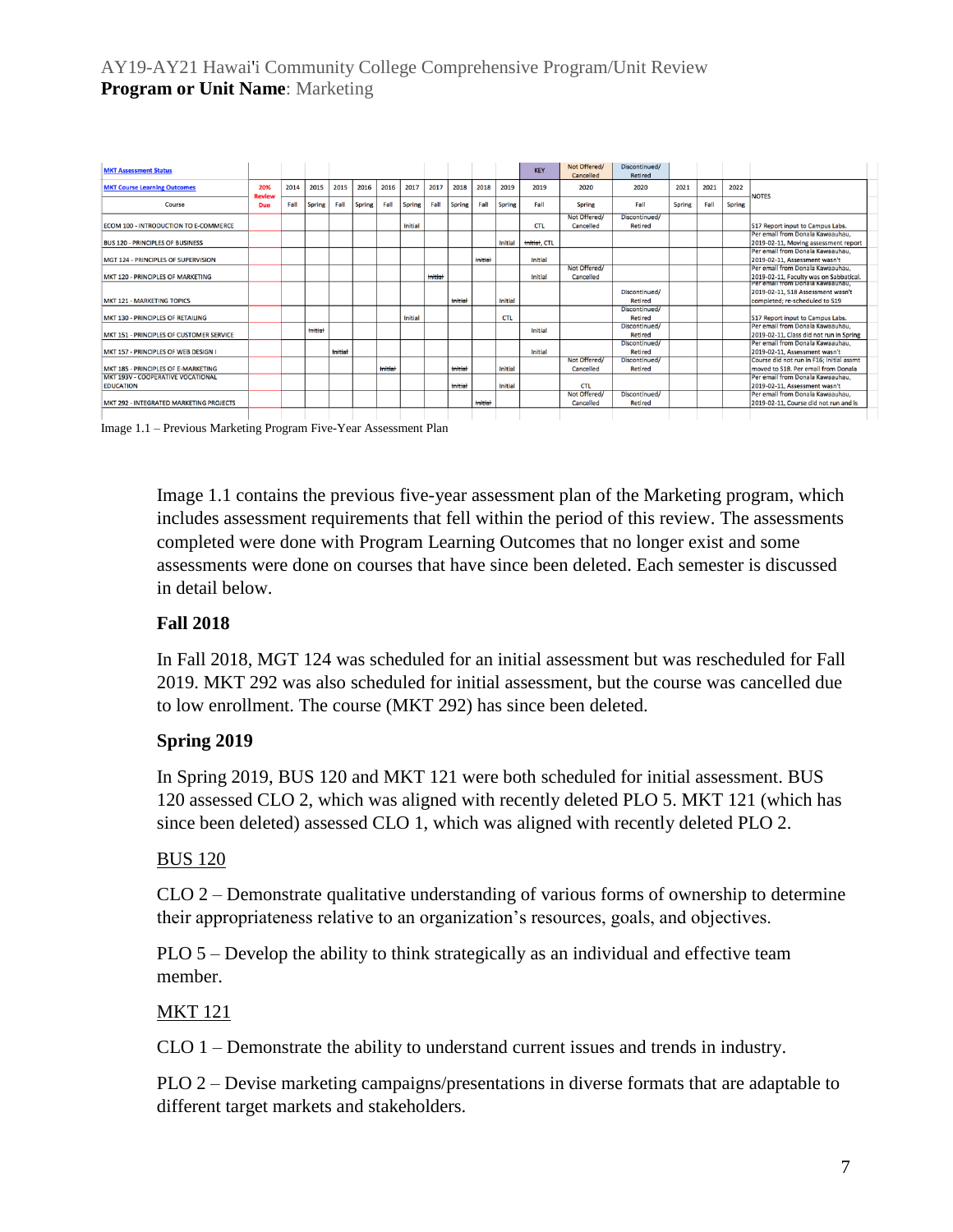#### **Fall 2019**

In Fall 2019, the revised program had been passed through curriculum review and senate and was set to launch in Fall 2020. With the new target, new PLOs, and soon to be deleted courses, a new five-year assessment plan needed to be drafted, while the old plan was completed. The old assessment plan scheduled a CTL for BUS 120, an initial assessment of MGT 124, an initial assessment of MKT 120, an initial assessment of MKT 151, and an initial assessment of MKT 157.

The CTL assessment for BUS 120 was cancelled and rescheduled as an initial assessment for Fall 2024 to allow for the selection of an artifact that is better aligned with the Program's new Learning Outcomes. The initial assessment of MGT 124 was postponed until Fall 2020 to allow for the selection of an artifact that is better aligned with the Program's new Learning Outcomes. The initial assessment of MKT 120 was postponed until Fall 2021 to allow for the selection of an artifact that is better aligned with the Program's new Learning Outcomes. MKT 151 and MKT 157 were both cancelled due to low enrollment. Both courses have since been deleted.

#### **Spring 2020**

ECOM 100 and MKT 185 were both cancelled due to low enrollment. Both courses have since been deleted. MKT 120 was not offered in Spring 2020.

#### **Fall 2020 – Revised Program Officially Launched and Course Modality Changed for all Courses because of Covid-19 Requirements**

With the new PLOs, course deletions, and course offerings officially in effect, the remaining assessments were done utilizing the new unofficial five-year assessment plan referenced in Image 1.2 below. Due to the change in modality (face-to-face to online), artifacts required revisions/updates. Some courses scheduled for assessment had to be cancelled because of low enrollment as the program transitioned from servicing its old target in a face-to-face setting to attracting its new target in a completely online setting.

| <b>MKT Assessment Status</b>                                          |                      |                |         |         |               |         |         |            |            |         |         | <b>KEY</b> | Not Offered/<br>Cancelled | Discontinued/<br>Retired |               |      |        |                                       |
|-----------------------------------------------------------------------|----------------------|----------------|---------|---------|---------------|---------|---------|------------|------------|---------|---------|------------|---------------------------|--------------------------|---------------|------|--------|---------------------------------------|
| <b>MKT Course Learning Outcomes</b>                                   | 20%<br><b>Review</b> | 2020           | 2021    | 2021    | 2022          | 2022    | 2023    | 2023       | 2024       | 2024    | 2025    | 2025       | 2026                      | 2026                     | 2027          | 2027 | 2028   | <b>NOTES</b>                          |
| Course                                                                | <b>Due</b>           | Fall           | Spring  | Fall    | <b>Spring</b> | Fall    | Spring  | Fall       | Spring     | Fall    | Spring  | Fall       | Spring                    | Fall                     | <b>Spring</b> | Fall | Spring |                                       |
| MGT 124 - PRINCIPLES OF SUPERVISION                                   |                      | <b>Initial</b> |         |         |               | Initial |         |            |            |         |         | <b>CTL</b> |                           |                          |               |      |        | Course was cancelled - low enrollment |
| MKT 120 - PRINCIPLES OF MARKETING                                     |                      |                |         | Initial |               |         |         | <b>CTL</b> |            |         |         |            |                           |                          |               |      |        |                                       |
| BLAW200 - LEGAL ENVIRONMENT OF BUSINESS                               |                      |                | Initial |         |               |         | Initial |            |            |         |         |            | <b>CTL</b>                |                          |               |      |        | Course was cancelled - low enrollment |
| <b>BUS 120 - PRINCIPLES OF BUSINESS</b>                               |                      |                |         |         |               |         |         |            |            | Initial |         |            |                           | <b>CTL</b>               |               |      |        |                                       |
| MKT 233 - INTERNATIONAL AND TECHNOLOGICAL<br><b>BRAND INTEGRATION</b> |                      |                |         |         |               |         |         |            |            |         | Initial |            |                           |                          | <b>CTL</b>    |      |        |                                       |
| MGT 234 - CROSS-CULTURAL MANAGEMENT                                   |                      |                |         |         | Initial       |         |         |            | <b>CTL</b> |         |         |            |                           |                          |               |      |        |                                       |
|                                                                       |                      |                |         |         |               |         |         |            |            |         |         |            |                           |                          |               |      |        |                                       |

Image 1.2 – Revised Marketing Program Five-Year Assessment Plan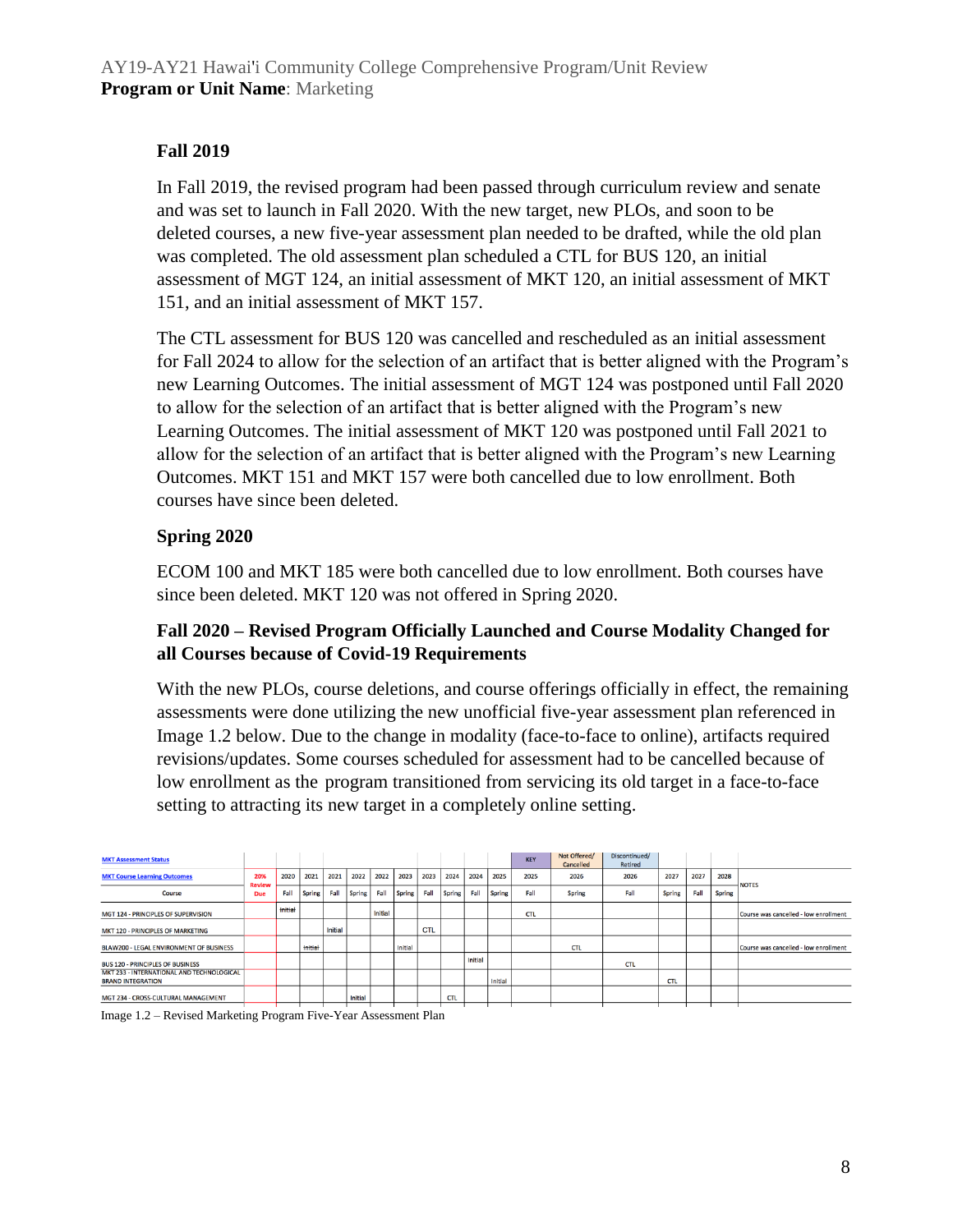MGT 124 was scheduled for initial assessment, but the course was cancelled due to low enrollment as the course was moved from its face-to-face format to its online format because of Covid-19. The assessment was rescheduled for Fall 2022.

#### **Spring 2021**

BLAW 200 was scheduled for initial assessment, but the course was not offered on or through our campus in that semester. Initial assessment has been rescheduled for Spring 2023.

c) Assessment Results: provide a detailed discussion of assessment results at the program (PLO) and course (CLO), or unit (UO), levels in the period of this Review. Provide an analysis of how these results reflect the strengths and challenges of the program or unit in meetings its Outcomes.

The Marketing Program's new Program Learning Outcomes have not yet been updated in Campus Labs. The assessment results discussed below reference the old Program Learning Outcomes, which are no longer relevant in and to the revised Marketing Program as it stands to date.

In Spring 2019, an assessment was done on **BUS 120** Course Learning Outcome 2 ([d]emonstrate qualitative understanding of various forms of ownership to determine their appropriateness relative to an organization's resources, goals, and objectives), which was aligned with Program Learning Outcome 5 ([d]evelop the ability to think strategically as an individual and effective team member (now deleted)). The artifact assessed was a group presentation (oral exam) that addressed the differences between the various forms of business ownership and how each form met or did not meet the needs of the students' current business idea.

Students were asked to reiterate their business idea, target market, product and/or service offerings, and level of risk. They were then told to use that information and list the pros and cons of formulating as a Sole-Proprietorship, Corporation, Partnership, S-Corporation, Limited Liability Corporation, Franchise, or Non-Profit. Once that analysis was done and business formulation selected, students were tasked with taking the business idea through the legal process to simulate official business formation.

Students were given a week to prepare for the presentation and were in groups of 2-3 members. Students that successfully presented arguments based on the needs of their particular business and the facts associated with each potential business formation, received passing scores that varied depending on the specifics of their presentation. The assessment scale measured student performance by and through point value. Assessments receiving between 85 and 100 points would be considered as partially met (85 points), met (95 points), exceeded (99 points), and maximum score (100 points) as seen in Image 1.3 below.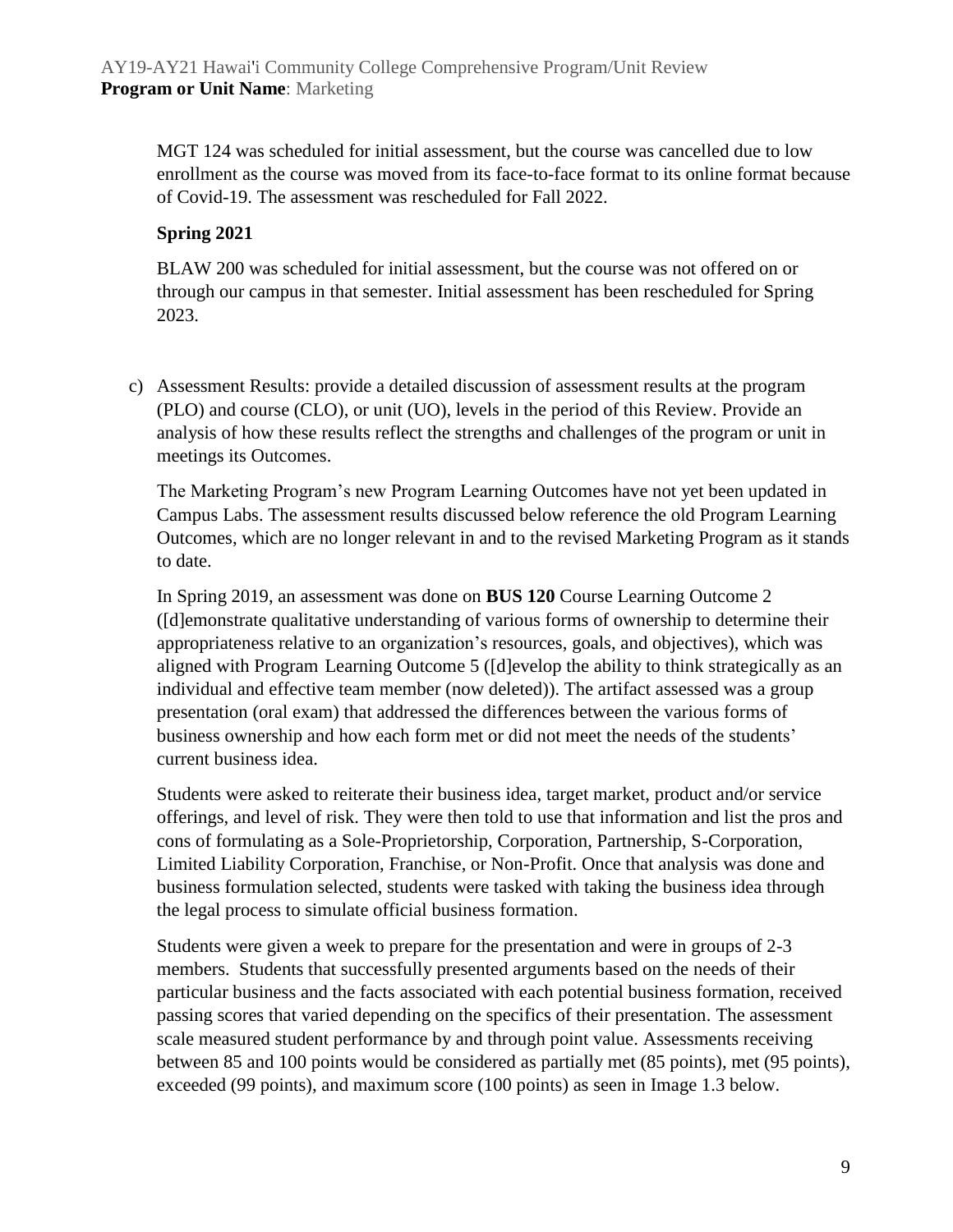| <b>Scale Type</b><br>•Standard Pass/Fail<br>Select the type of scale. |                                                                                              | <b>Scoring Type</b><br><b>OPercentage</b> | $\odot$ Points<br>Select the format of the assignment scoring. |                      |
|-----------------------------------------------------------------------|----------------------------------------------------------------------------------------------|-------------------------------------------|----------------------------------------------------------------|----------------------|
| Thresholds *                                                          |                                                                                              | 0-84.99pts                                |                                                                | 85-94.99pts 95-98.99 |
| Minimum Score *                                                       | Partially Met *                                                                              | Met *                                     | Exceeded *                                                     | Maximum Score *      |
| $0\left(\frac{1}{r}\right)$<br>pts                                    | 85()<br>pts                                                                                  | 95 <sup>(2)</sup><br>pts                  | 99 F<br>pts                                                    | 100(<br>pts          |
|                                                                       | Enter the minimum scores/percentages for each of the following achievement level thresholds. |                                           |                                                                |                      |

There were twelve groups of students that were assessed and all twelve were able to successfully achieve scores at or above the required 99 points as seen in Image 1.4 below.

| <b>≮ Back to List</b><br>Spring 2019<br>Term:<br>$\overline{\phantom{a}}$                                                                                  | <b>Term</b>                                                     | Longitudinal              |
|------------------------------------------------------------------------------------------------------------------------------------------------------------|-----------------------------------------------------------------|---------------------------|
| <b>BUS120_CLO2</b>                                                                                                                                         | <b>EVALUATED RESULT</b>                                         | Latest $\sim$             |
| <b>BUS120 CLO2</b><br><b>Edit</b>                                                                                                                          | <b>INITIAL - Business</b><br><b>Formations Oral Examination</b> |                           |
| "CLO2: Define the various forms of business ownership to determine the<br>appropriateness relative to an organization's resources, goals, and objectives." | Exceeded                                                        | 100%<br>$12 \overline{ }$ |
|                                                                                                                                                            | Met                                                             | $\mathbf{0}$<br>0%        |
|                                                                                                                                                            | <b>Partially Met</b>                                            | $\mathbf 0$<br>0%         |
|                                                                                                                                                            | Not Met                                                         | 0<br>0%                   |



While exciting to see students comprehend and retain information about the various types/forms of business ownership while critically analyzing said information through the appropriate application of said information to and with the particulars of their specific business idea, the 100% score in the "exceeded" category leaves room for an improved and strengthened assessment instrument. Options to strengthen the instrument include the potential addition of elements/requirements to the assignment or the changing of the group element requiring it instead to be completed independently.

The action plan listed in Campus Labs states that the instrument retains its requirement for comprehensive understanding as well as its requirement for the ability of students to accurately and legally file and form their business as expected and required by law. The next assessment for BUS 120 is scheduled for Fall 2024. This assessment will not be a "Closing the Loop" assessment. It has been scheduled as an "Initial" assessment because of the extensive changes made in the Marketing Program up to and including the new Program Learning

Outcomes and the new mix of program courses.

Image 1.3 – Assessment Scale BUS 120 Spring 2019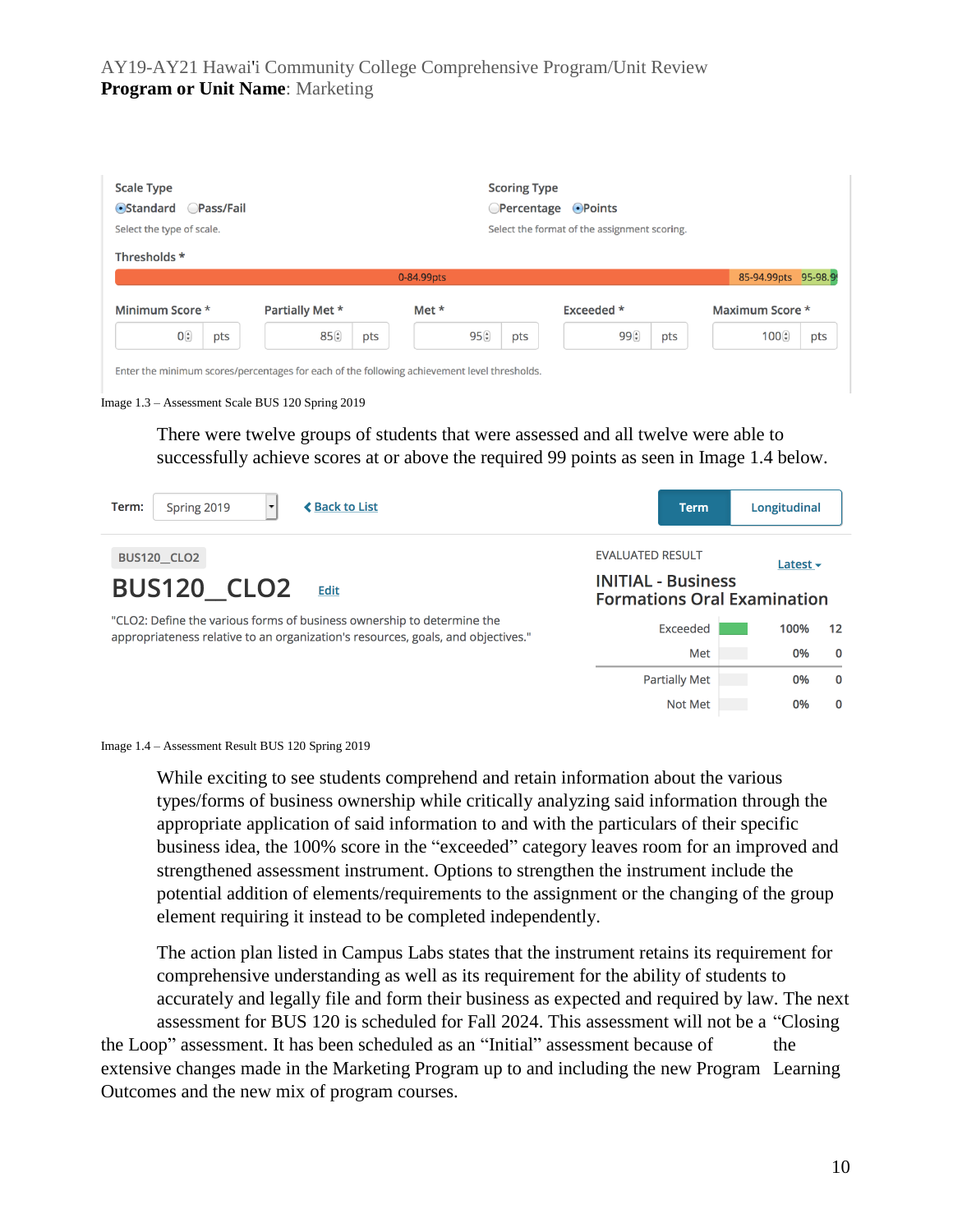In Spring 2019, an assessment was done on **MKT 121** Course Learning Outcome 1 ([d]emonstrate the ability to understand current issues and trends in the industry), which was aligned with Program Learning Outcome 2 ([d]evise marketing campaigns/presentations in diverse formats that are adaptable to different target markets and stakeholders (now deleted)). The artifact assessed was a group presentation that required students to research the online behavior of their target (what sites did they use, what days and times did they actively post/comment, what is their device preference, etc.), as well as the targets' opinions on social networking and particular social media platforms (Facebook, Twitter, IG, etc.) through demographic behavioral assessment.

The artifact also required that students select the top three social media sites preferred by their target, create posts for said sites using verbiage preferred by their target, develop a calendar illustrating when posts would be scheduled using days and times when their target is shown to be most active on the selected site, and develop a new method of social connection that addresses current issues uncovered in and through industry research.

Students were given two weeks to complete and prepare for the presentation and placed in groups of three resulting in the collection and assessment of six artifacts. Students that successfully presented research addressing the artifacts required elements received passing scores that varied depending on the specifics of their presentation. The assessment scale measured student performance by and through point value. Assessments receiving between 80 and 100 points would be considered as partially met (80 points), met (95 points), exceeded (99 points), and maximum score (100 points) as seen in Image 1.5 below.

### **INITIAL. Social Media Marketing Research and Application**

|                      | 0-79.99pts |                                           |     |            |      |     |                 |      |     |  |                      |     |
|----------------------|------------|-------------------------------------------|-----|------------|------|-----|-----------------|------|-----|--|----------------------|-----|
| <b>Minimum Score</b> |            | <b>Partially Met</b>                      |     | <b>Met</b> |      |     | <b>Exceeded</b> |      |     |  | <b>Maximum Score</b> |     |
| $0^{\circ}$          | pts        | 80(                                       | pts |            | 95() | pts |                 | 99 € | pts |  | 100(                 | pts |
|                      |            | <b>Results   Total Achievement Levels</b> |     |            |      |     |                 |      |     |  |                      |     |

Image 1.5 – Assessment Scale MKT 121 Spring 2019

Of the six artifacts assessed, four exceeded and two met as seen in Image 1.6 below. While the assignment produced positive results and does align with the specifics of the program, the course has since been deleted with the topic of social media marketing being absorbed by MKT 120, which is a general marketing course. The assessment instrument will be updated and revised to align with a new course and a new Program Learning Outcome but this particular assessment will not be updated or redone (there will be no closing the loop).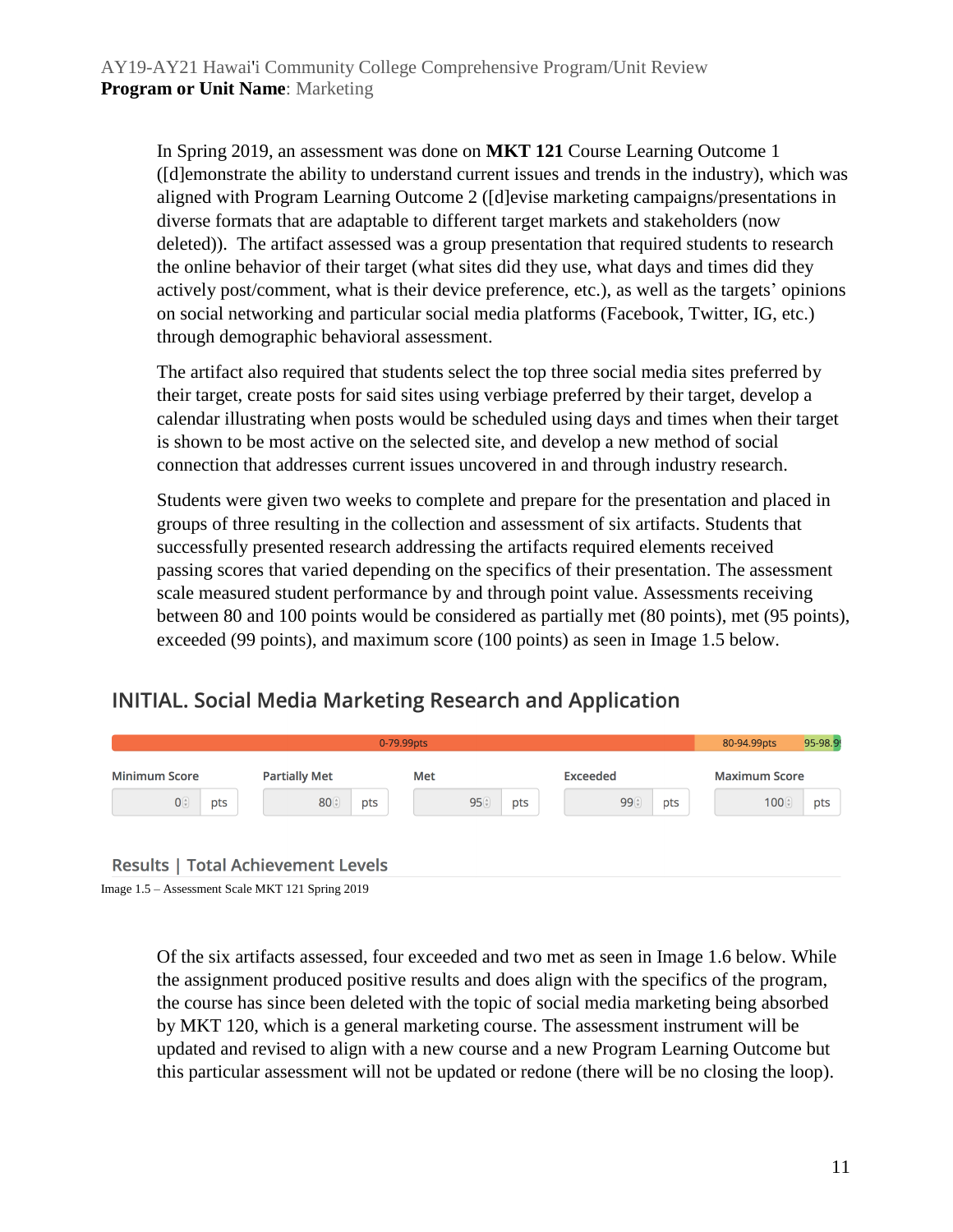| <b>≮ Back to List</b><br>Spring 2019<br>Term:                                                                                            | <b>Term</b>                                                                                                    | Longitudinal  |                |
|------------------------------------------------------------------------------------------------------------------------------------------|----------------------------------------------------------------------------------------------------------------|---------------|----------------|
| <b>MKT121 CLO1</b><br><b>MKT121 CLO1</b><br><b>Edit</b><br>"CLO1: Demonstrate the ability to understand current issues and trends in the | <b>EVALUATED RESULT</b><br><b>INITIAL, Social</b><br><b>Media Marketing Research and</b><br><b>Application</b> | Latest $\sim$ |                |
| industry."                                                                                                                               | Exceeded                                                                                                       | 66.67%        | 4              |
|                                                                                                                                          | Met                                                                                                            | 33.33%        | $\overline{2}$ |
|                                                                                                                                          | <b>Partially Met</b>                                                                                           | 0%            | $\mathbf{0}$   |
|                                                                                                                                          | Not Met                                                                                                        | 0%            | $\mathbf 0$    |
| Image 1.6 – Assessment Result MKT 121 Spring 2019                                                                                        |                                                                                                                |               |                |

d) Changes that have been made as a result of the assessment results: instructional programs must provide a discussion of changes made as a result of the analysis of assessment results, e.g., to curriculum, instruction, development of student learning opportunities, faculty professional development activities, assessment strategies, etc.; non-instructional units must provide a discussion of changes made as a result of the analysis of assessment results, e.g., to services, operations, personnel training, assessment strategies, etc.

There were a substantial amount of changes made to the Marketing Program, all of which stemmed from extensive qualitative (conversations/suggestions/comments from students and industry experts) and quantitative (ARPD, persistence and completion rates, assessment, etc.) research. A few of these changes have been listed below for reference.

- 1. Program Learning Outcomes were completely redone.
- 2. The program's target was expanded and updated.
- 3. Multiple program courses were deleted.
- 4. Multiple non-program courses were removed from the program's course offering requirements and replaced with more appropriate non-program courses (graphic design, videography, economics, etc.).
- 5. Two brand new courses were created specifically for the new requirements of the program.

These changes had been planned and were being edited, revised, presented, and accepted during the three-year period covered in and by this comprehensive program review. The expansive changes of the past three to four years have moved the Marketing Program into a more industry relevant position. The changes were required to ensure that students continued to receive the most up-to-date tools, concepts, methods, and ideas possible to be able to successfully compete in an industry that is continuing to rapidly develop and advance (especially in the fields of technology and international relations). The structure of the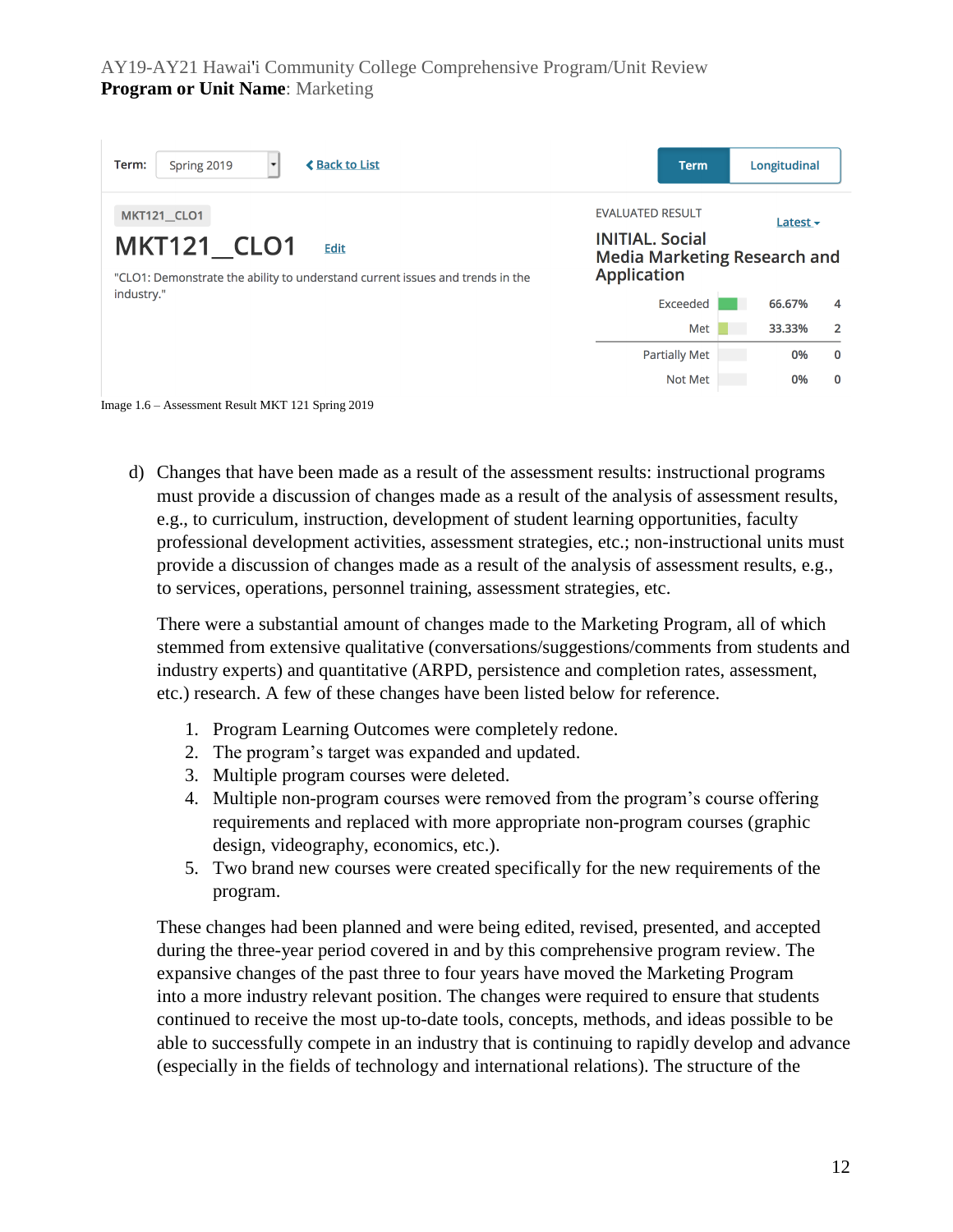program allows for future modifications that reflect inevitable industry update requirements, without the need to conduct another total program renovation.

Unfortunately, as with all program changes, there were a number of disruptions that took place during the transition period between old program offerings and new program offerings. Those disruptions included the required stop-out of students declaring Marketing as their major under the old program plan. This resulted in low enrollment in courses "scheduled to be deleted," which then resulted in course cancellations due to low enrollment. Some of those courses were scheduled for assessment and those assessments could not be conducted.

Assessments that were (or could be) conducted, were aligned with learning outcomes that would no longer exist after Fall 2020 or would be done on courses that would soon be updated or deleted. Modality was also changed from face-to-face to asynchronous online because of Covid-19 requirements. In response, updates in artifact creation and/or selections were made, which also added to the amount of disruptions experienced during the assigned review period. Despite the aforementioned unplanned disruptions, there was one main change that was directly tied to the assessments conducted or planned during the assigned review period. That change was the revised five-year assessment plan utilizing the new, updated Program Learning Outcomes. Now that the program has settled in its new modality and is no longer working with courses "scheduled to be deleted," persistent growth is expected and consistent assessment will be conducted.

## **4. Action Plan**

Based on findings in Parts 1-3, develop an action plan for your program or unit from now until your next Comprehensive Review (three-year plan).

The goal of the last three years was to successfully create a program that could improve class fill rates, student persistence rates, graduation rates, and 4-yr-UH transfer rates eventually leading to an improved overall program health rating of "healthy." In Fall 2020, the most important part of that goal was realized with the successful launch of the renovated Marketing Program. As stated in the [Marketing Program's 2020 Annual Program Review](https://hawaii.hawaii.edu/files/program-unit-review/docs/2020-mkt-apr.pdf) (as well as the 2019-2020 APR), the new version of the Marketing Program directly aligns with HGI Action Strategies 2 ("[i]mplement structural improvements that promote persistence to attain a degree and timely completion") and 3 ("[a]nticipate and align curricula with community and workforce needs."). Since Fall 2020, structural improvements that permit persistence to attain a degree and timely completion have not only been planned but officially enacted in and by the Marketing Program. The Marketing Program has removed courses that are no longer relevant to and/or in industry and replaced said courses with ones that are directly aligned with both industry and timely completion not only for students seeking credentials from Hawaiʻi Community College, but for students that decide to continue their education at UH four-year institutions as well.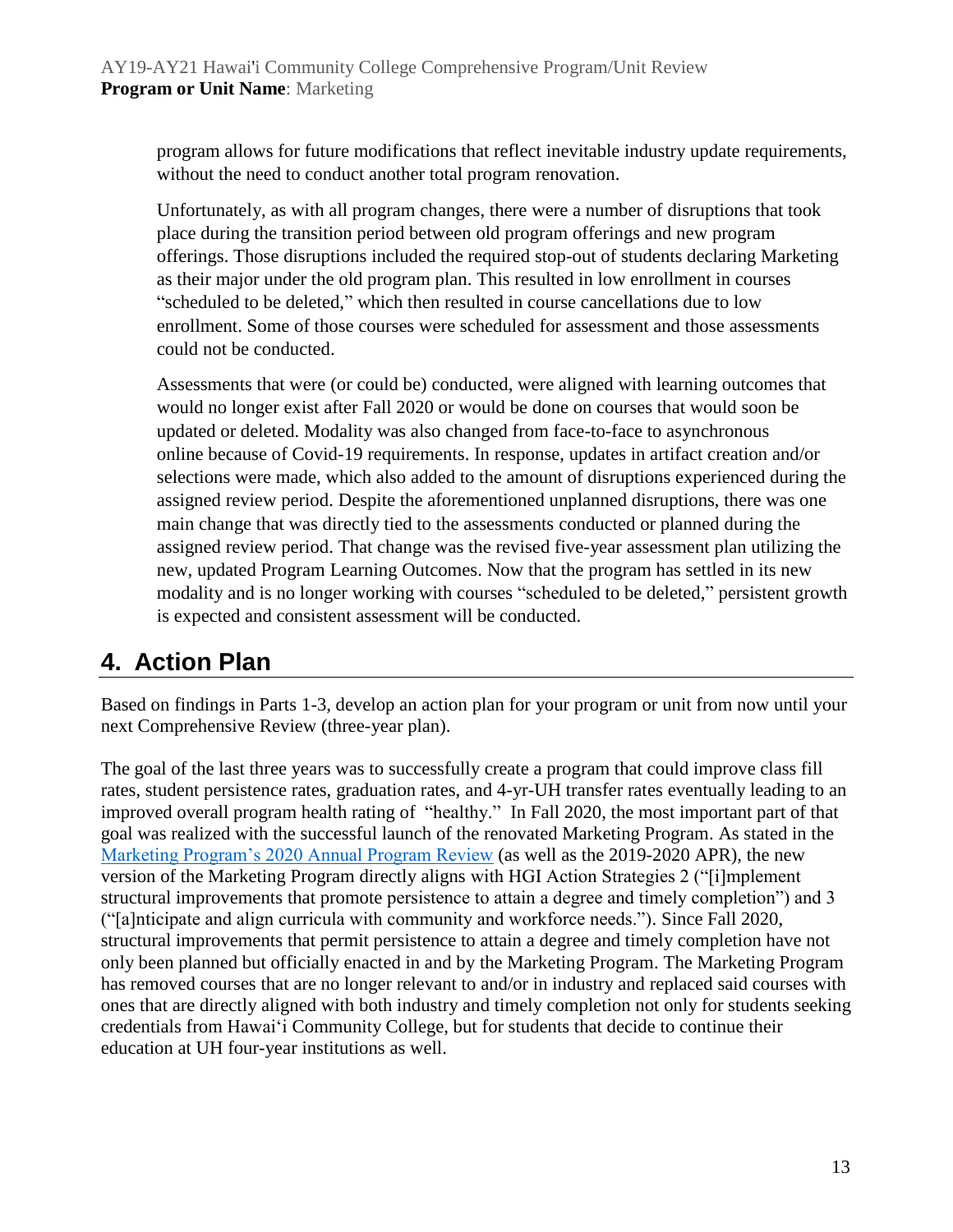The extensive research and planning that went into the immense renovations of the Marketing Program was done in anticipation of community and workforce needs with the addition of courses focused on technological and international marketing practices and ideas. That plan went into effect in Fall 2020 with the goal of providing and producing graduates with the skills needed to not only be more attractive to employers but also be able to successfully start, sustain, and grow their own business and/or enhance or expand freelance opportunities.

The revised Marketing Program is also directly aligned with the College's overall mission of "pursuing academic achievement and workforce readiness" by offering students/graduates the opportunity to transfer over thirty credits towards a Bachelor's in Business Degree at a UH fouryear institution (pursuing academic achievement) while also providing students/graduates with a solid technical degree tailored specifically for workforce readiness and success (workforce readiness). The Marketing Program has worked tirelessly to create a degree path that serves its students and its community, a degree path that provides said students and community with the flexibility that allows for change in declaratory reasoning without the risk of lost resources. Students that enter the program for employment preparation in the field of Marketing or Management (or for small business development) have the opportunity to choose transfer, even after graduation and time in industry. Students that enter the program for future transfer can decide to work in industry upon graduation either as a supplement to their continuing education or as a long-term full-time career.

With the goal of program changes achieved, the results of those changes can now be measured, monitored, and assessed to determine whether or not the changes have had an effect on persistence, class fill, graduation, and transfer rates. While the revised Program is still considerably new, the data presented and analyzed in this report offers the opportunity for preliminary analysis on very early Program observations that have (to date) proven promising in and with the noted increases in class fill rates, degrees awarded, and Fall to Spring persistence rates. The data will continue to be monitored over the next three years offering an opportunity for a more specific and accurate analysis of potential trends and movements that can be further discussed in the next comprehensive program review.

To assist with increases in persistence, fill, and graduation rates the program will be working on the following short-term goals to be completed on or before the writing of the Marketing Program's next comprehensive review:

- 1. The creation of specialized Certificates of Competency that can either be earned and awarded as students progress through the program towards degree or CA achievement, or specifically sought and pursued as independent certificates. Certificates will be developed in Spring 2022 and proposed in Fall 2022 with a planned official launch date of Fall 2023. This goal ties directly into the Program's overall goal of increased persistence and graduation rates.
- 2. The updating of the Marketing Program's new Program Learning Outcomes on the Hawaiʻi Community College web page, in Kuali, and in Campus Labs (the old PLOs currently remain in and on those particular sites). Contact will be made with the appropriate individuals in Fall 2021 with updates completed by Spring 2022.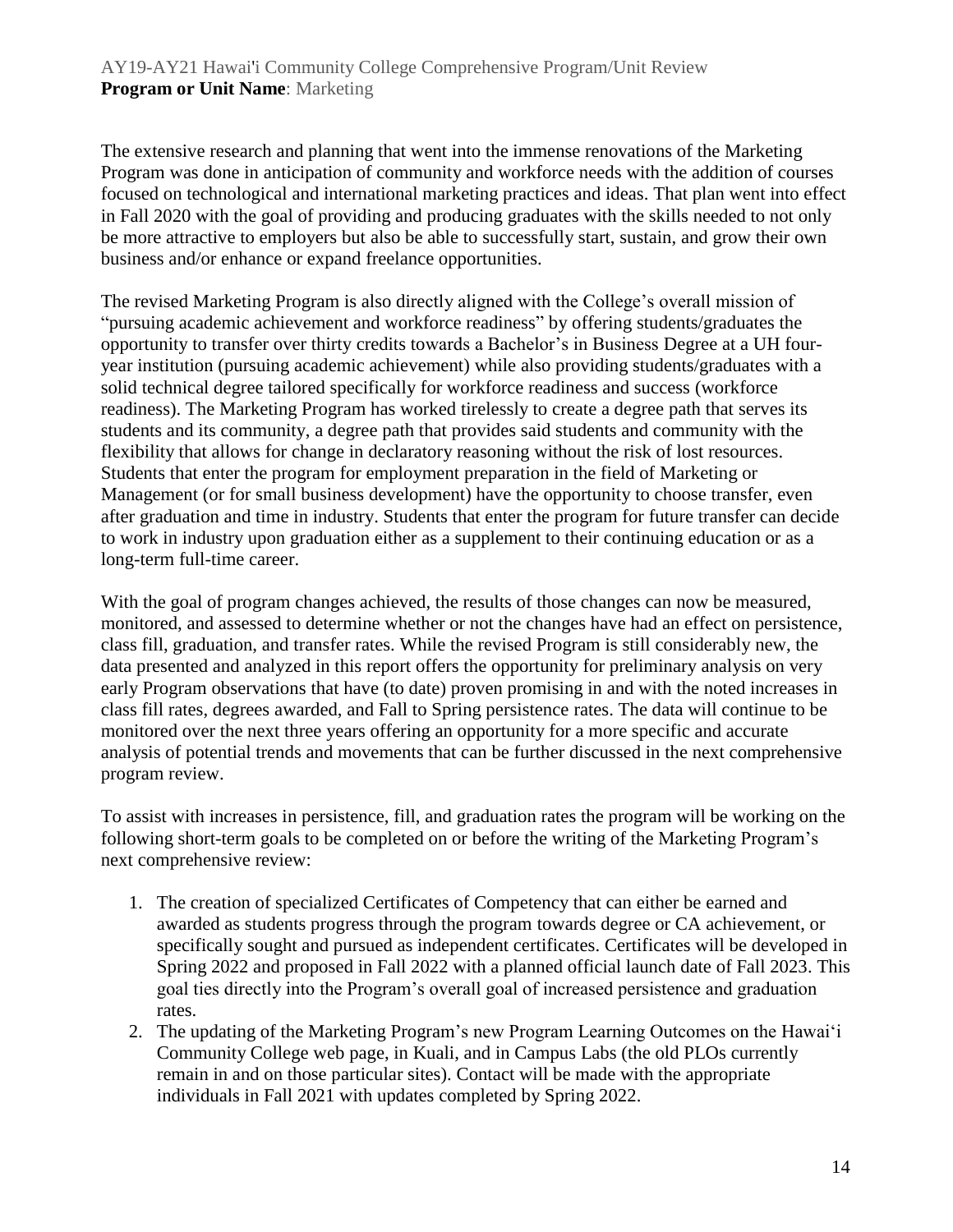- 3. The updating of Course, Program, and Intuitional Learning Outcome alignments with the new Program Learning Outcomes, the new courses, and the recently revised and updated Institutional Learning Outcomes in all relevant locations (Campus Labs, Kuali, etc.). Alignment updates will be communicated to the appropriate individuals by Spring 2022.
- 4. The processing of the updated five-year assessment plan and its successful upload to Campus Labs. Contact was made in Fall 2021 and edits, acceptance, and official posting in Campus Labs is projected to be completed by Spring 2022.
- 5. The successful completion of all scheduled assessments in the updated five-year assessment plan.
- 6. The updating of the Marketing Program's thumbnail on the Hawaiʻi Community College's "Programs of Study" page. Update will be completed in Spring 2022.
- 7. An improved overall program health rating of "healthy" (improved from its current rating of "cautionary") by Spring 2024.

Goals 1-6 are micro methods of meeting the macro Program goal of overall program health improvement listed in goal seven. The achievement of goals 1-7 will allow for the full realization of the original goal of a program revision that resulted in a degree path that is better aligned with the community, the industry, our students, and the College (as stipulated in the College's HGI Action Strategies 2 and 3 as well as its Mission). No additional resources will be required to complete the goals listed above.

\*The action plan may be amended based on new initiatives, updated data, or unforeseen external factors between now and the next Comprehensive Review.

## **5. Resource Implications - \* ONE-TIME BUDGET REQUESTS ONLY \***

Detail any ONE-TIME resource requests that are not included in your regular program or unit operating "B" budget, including reallocation of existing resources (physical, human, financial). \*Note that CTE programs seeking future funding via UHCC System Perkins proposals must reference their ARPD Section 4. Action Plan and this ARPD Section 5. Resource Implications to be eligible for funding.

#### **I am NOT requesting additional ONE-TIME resources for my program/unit.**

☐ **I AM requesting additional ONE-TIME resource(s) for my program/unit. Total number of items being requested: \_\_\_\_\_\_\_\_\_\_\_(4 items max.)**

\*For each item requested, make sure you have gathered the following required information and all relevant documentation before you upload this Review; you will submit all information and attachments for your **Resource Request** as part of your Review document submission via the Hawaiʻi CC - [Program & Unit Review Submission portal](https://hawaii.kualibuild.com/app/builder/#/app/60ef56c477b0f470999bb6e5/run) [https://Hawaiʻi.kualibuild.com/app/builder/#/app/60ef56c477b0f470999bb6e5/run](https://hawaii.kualibuild.com/app/builder/#/app/60ef56c477b0f470999bb6e5/run)

- $\checkmark$  Item Description
- $\checkmark$  Justification